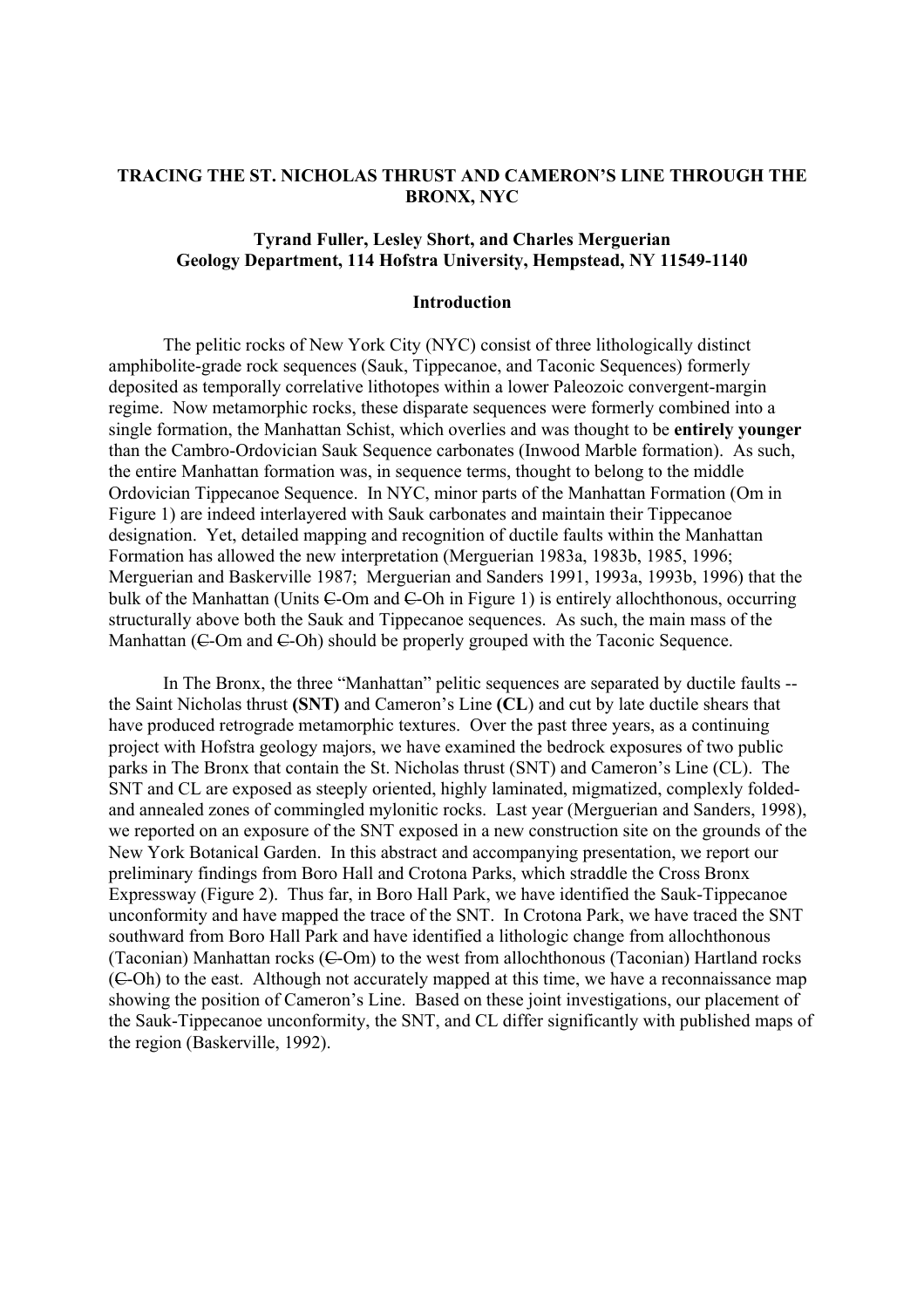

**Figure 1** - Geologic map of the south end of the Manhattan Prong showing Cameron's Line, the Saint Nicholas thrust, and bounding metamorphic rock units (as described in text). Inset shows the tectonostratigraphic units of New York City as subdivided into the Sauk, Tippecanoe, and Taconic sequences. Geologic section (keyed to line of section W-E) shows folded Taconian thrusts.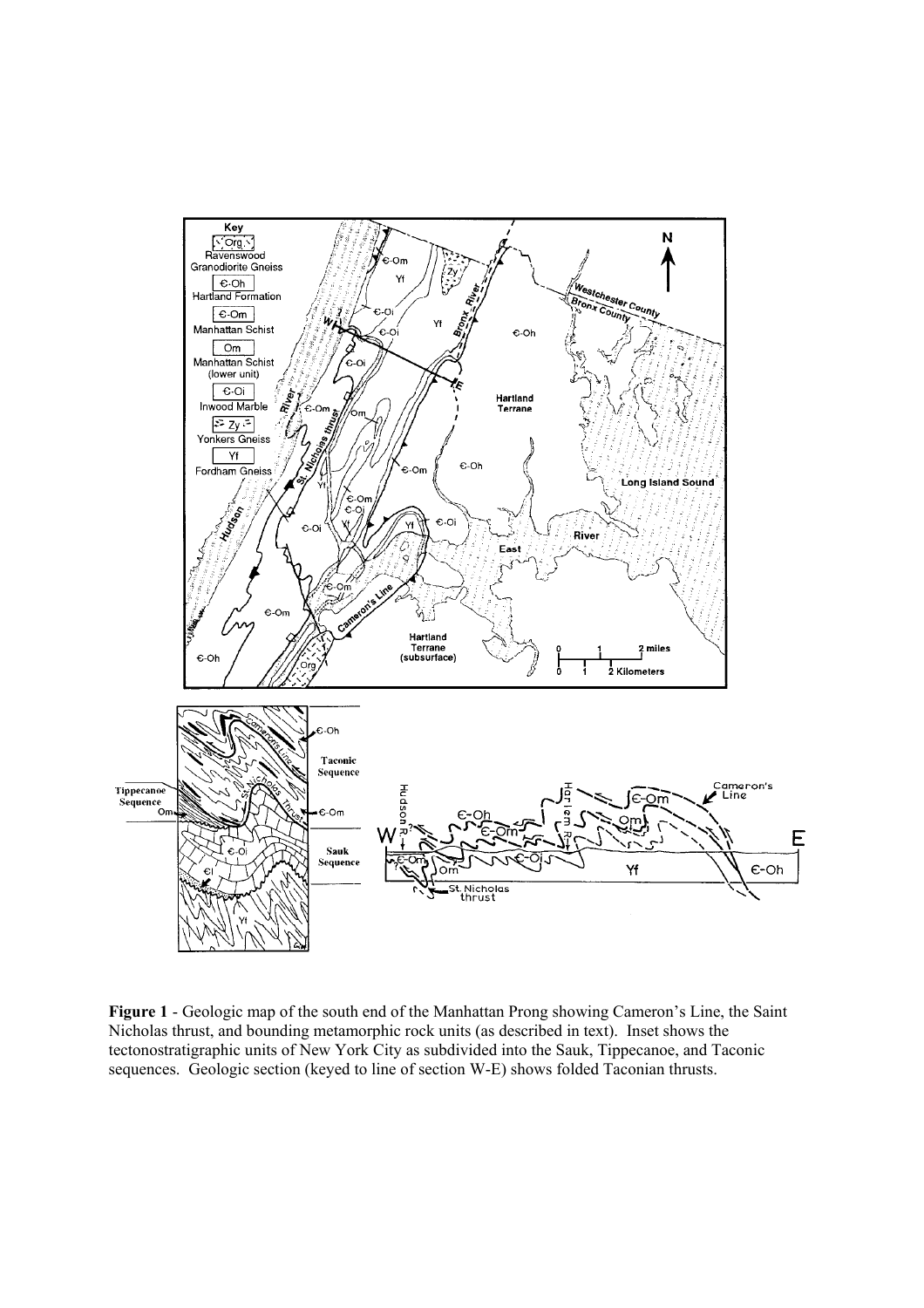

**Figure 2** - Index map of the central Bronx showing the position of Boro Hall and Crotona Parks. Base map from the USGS Central Park 7-1/2 minute quadrangle.

# **The Manhattan Formation**

 Based on two decades of detailed mapping, CM divides the schist of Manhattan Island and The Bronx into three, lithologically distinct, structually imbricated, lithostratigraphic units of kyanite- to sillimanite metamorphic grade. (See Figure 1.) The structurally lowest unit (Om), crops out in northern Manhattan and the west Bronx, including Boro Hall Park and the New York Botanical Garden. This unit is composed of brown- to rusty-weathering, fine- to mediumtextured, typically massive, biotite-plagioclase-quartz-muscovite-garnet-kyanite-sillimanitegarnet schist containing interlayers centimeters- to meters thick of biotite+hornblende+plagioclase+

quartz granofels and calcite+diopside+plagioclase+mica marble. *(NOTE - Minerals are listed in order of decreasing relative abundance).* This lower unit is found interlayered with the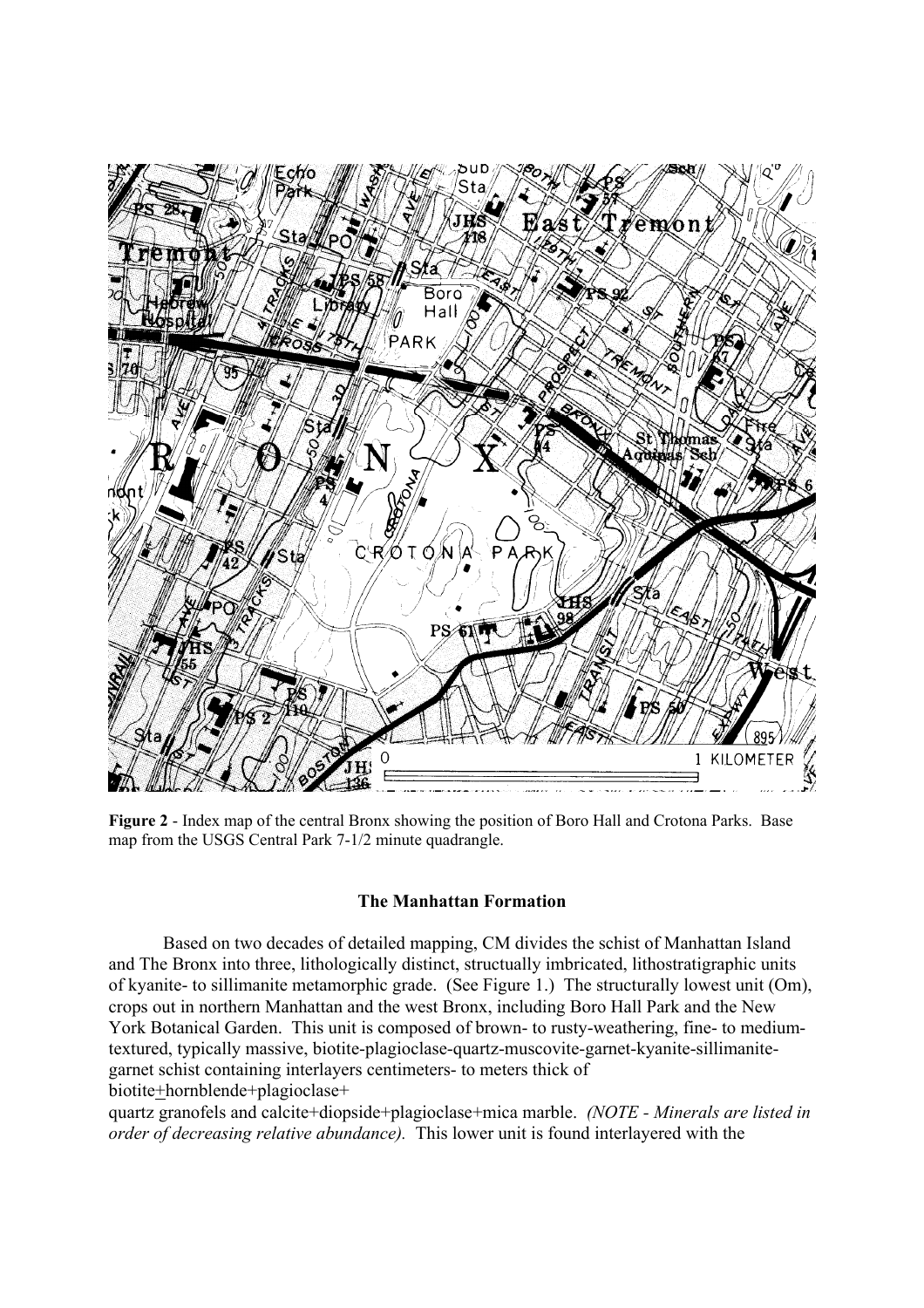underlying Inwood at three localities (1) at the NW corner and western edge of Boro Hall Park, (2) at the northern end of Inwood Hill Park in Manhattan, and (3) along the Grand Concourse and the I-95 overpass in The Bronx. Near the schist-Inwood contact, the schistose rocks include layers of calcite marble (probably metamorphosed Balmville, the basal limestone of the Tippecanoe Sequence). Because Unit Om is interpreted as being autochthonous (depositionally above the Inwood Marble), we assign it a middle Ordovician age and consider it to be a part of the Tippecanoe Sequence.

 The lower "Tippecanoe" schist unit and the Inwood Marble are structurally overlain by the middle schist unit  $(E-Om = Taconic Sequence)$ , a vast structural sheet which forms the bulk of the "schist" exposed on the Island of Manhattan and throughout the west Bronx (including Boro Hall and Crotona Parks). The middle schist unit consists of rusty- to sometimes maroonweathering, medium- to coarse-textured, massive biotite+quartz+plagioclase+muscovite+garnet+ kyanite+sillimanite gneiss and, to a lesser degree, schist. The middle unit is characterized by kyanite+sillimanite+quartz+magnetite layers and lenses up to 10 cm thick, cm- to m-scale layers of blackish amphibolite, and local quartzose granofels. Lithologically identical to the Waramaug and Hoosac formations of Cambrian to Ordovician age in New England (Hatch and Stanley 1973; Hall 1976; Merguerian 1983a, 1985), these "Taconian" rocks are inferred to represent metamorphosed Cambrian to Ordovician sedimentary- and minor volcanic rocks formed in the transitional slope- and rise environment of the Early Paleozoic continental margin of ancestral North America.

The structurally highest, uppermost schist unit  $(C$ -Oh = Taconic Sequence) is dominantly gray-weathering, fine- to coarse-textured, well-layered muscovite-quartz-biotite-plagioclasekyanite-garnet schist, gneiss, and granofels with cm- and m-scale layers of greenish amphibolite + garnet and distinctive quartz+garnet+biotite granofels (coticule). The uppermost schist unit underlies most of the western- and southern third of Manhattan and the eastern half of The Bronx (including exposures in Crotona Park and east along the Cross Bronx Expressway) and is lithologically identical to the Cambrian and Ordovican Hartland Formation of western Connecticut and southeastern New York. On this basis, we correlate them with the Hartland and have extended the name Hartland into New York City. Accordingly, we infer that together they represent metamorphosed deep-oceanic shales, interstratified graywackes, and volcanic rocks formed in deeper water environments adjacent to Early Paleozoic North America.

Although we remain loyal to the concept that **all** of the schistose (pelitic) rocks of NYC occur physically above the Sauk, over the years we have subdivided the Manhattan Formation into three essentially coeval sequences that were formerly deposited in contrasting environments ranging from a continental shelf (Om = Tippecanoe Sequence) seaward across a continental rise  $(C-Om = Taconic Sequence)$  and onto a former sea floor  $(C-Oh = Taconic Sequence)$ . How to sort all this out depends on how one feels about the term "Manhattan Schist." If one adopts the view that the only appropriate basis for continuing to use "Manhattan Schist" is as implied in the original definition (i.e., schists younger than the Inwood Marble and belonging to the Tippecanoe Sequence), then only Unit Om merits the designation of "Manhattan Schist." By contrast, if one adheres to the view that all the schistose rocks of New York City belong under the term "Manhattan Schist," then continued use of the term "Manhattan" merely serves to perpetuate confusion about the correct ages and structural relationships of the schistose rocks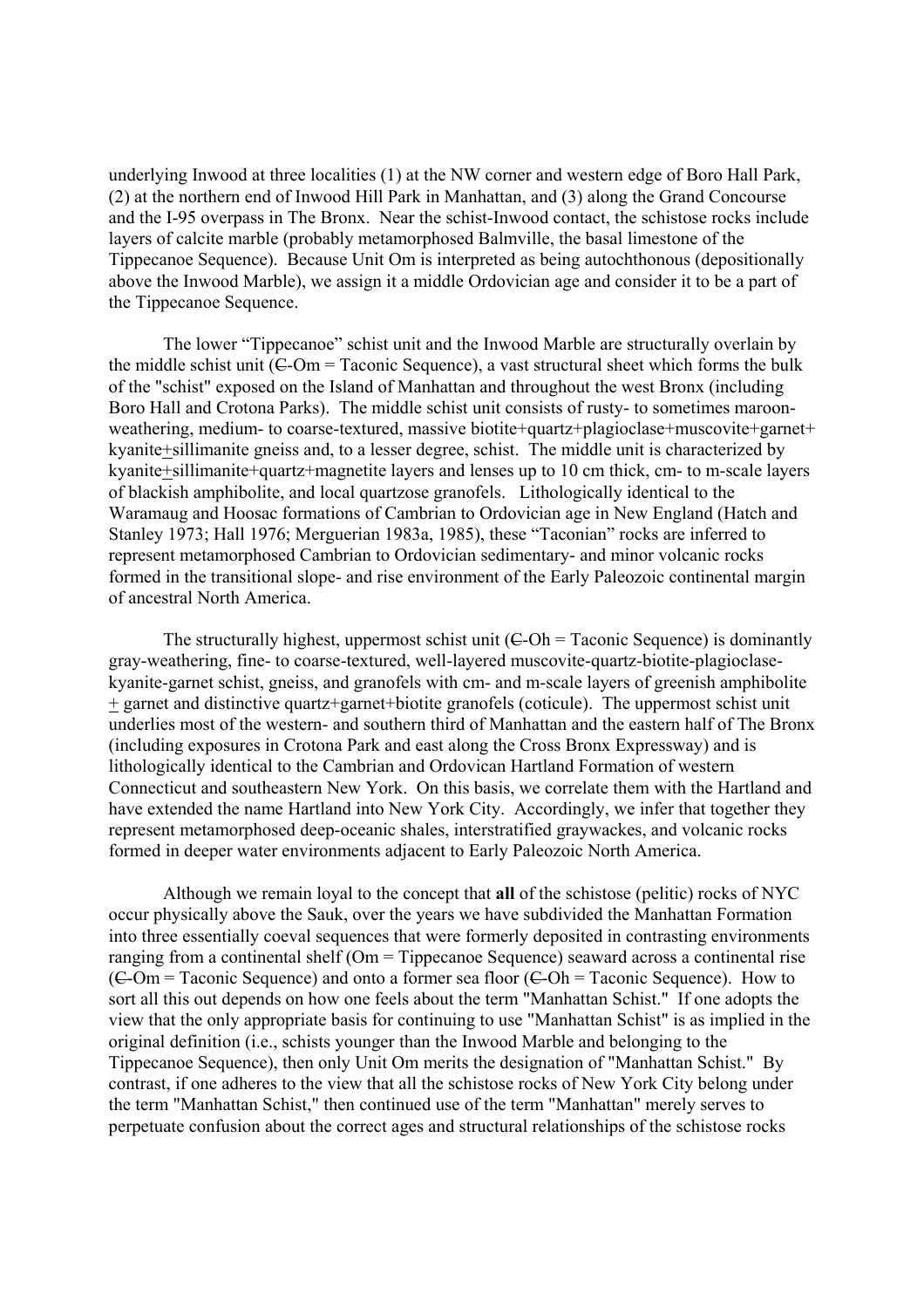found there. Accordingly, we feel the term "Manhattan Schist" should be discontinued and replaced by three new names: one for the in-situ Tippecanoe-age schists and two others, for the overthrust Taconian schists.

Merguerian (1983a) has renamed the structurally highest unit  $(C$ -Oh) the Hartland Formation based on its lithostratigraphic equivalence to Hartland rocks found in western Connecticut. These deposits, which may have been formerly separated from one another by distances of hundreds of kilometers during the Ordovician Taconian orogeny, when they were internally folded, metamorphosed, and telescoped together. During this deep-seated event, ductile shear zones developed in a former continentward-facing subduction complex wherein these former shelf-, rise-, and deep-water facies were subducted, metamorphosed, and juxtaposed. Field- and petrographic evidence suggest that they were sheared again under retrograde metamorphic conditions.

 In summary, the three distinctive mappable units of the "Manhattan Schist" represent essentially coeval foreland-basin-fill- (Om), transitional slope/rise- (C-Om), and deep-water (C-Oh) lithotopes that were juxtaposed when the ancestral North American shelf edge was telescoped in response to closure of the proto-Atlantic (Iapetus) ocean during the Taconic orogeny. (See geologic section in Figure 1.) Regional correlation suggests, then, that the higher structural slices of the Manhattan Schist are older, or possibly overlap in age with the lower unit (Om). All three of the "Manhattan Schists" are exposed in Boro Hall and Crotona Parks in The Bronx as described below.

#### **Boro Hall Park**

 Starting in mid 1998, along with former Hofstra geology majors Kathleen Currington and Steven Roth, CM embarked on a mapping project in Boro Hall Park. Boro Hall Park in The Bronx is surrounded by East Tremont Avenue on the north, Third Avenue on the west, Arthur Avenue on the east and E. 175<sup>th</sup> Street on the south, (which also serves as the westbound service road for the Cross Bronx Expressway [I-95]). Merguerian and Baskerville (1987) and Baskerville (1992) placed Cameron's Line through the center of the park and placed the Saint Nicholas thrust to the west. Our mapping indicates that the Hartland formation lies entirely to the east of the park and that Saint Nicholas thrust trends roughly through the center (Figure 3).

 Within the park are fourteen natural exposures that we have mapped, sampled, and photographed. We've mapped two distinctly different rock formations on either side of the park. Rocks of the Taconic Sequence (Manhattan Formation Unit C-Om; Stops 9, 10, 11, and 12) occur on the eastern side of the park and the Tippecanoe sequence (Manhattan Formation Unit Om; Stops 1 through 7, 13, and 14) occurs on the western side. The Taconic rocks, which crop out along the SE portion of the park, consist of sheared maroon weathering biotite-quartzplagioclase-muscovite-garnet gneiss and lesser schist with abundant "nubby" weathering aluminosilicate nodules. These mylonitic rocks are cut by syntectonic granitoids. By contrast, in the NW corner and W edge of Boro Hall Park, the Tippecanoe sequence consists of sheared biotite-quartz-garnet gneiss interlayered with biotite-diopside-tremolite-staurolite calc-schist and granoblastic- to weakly foliated bitotite-calcite marble layers and lenses up to 2 m thick.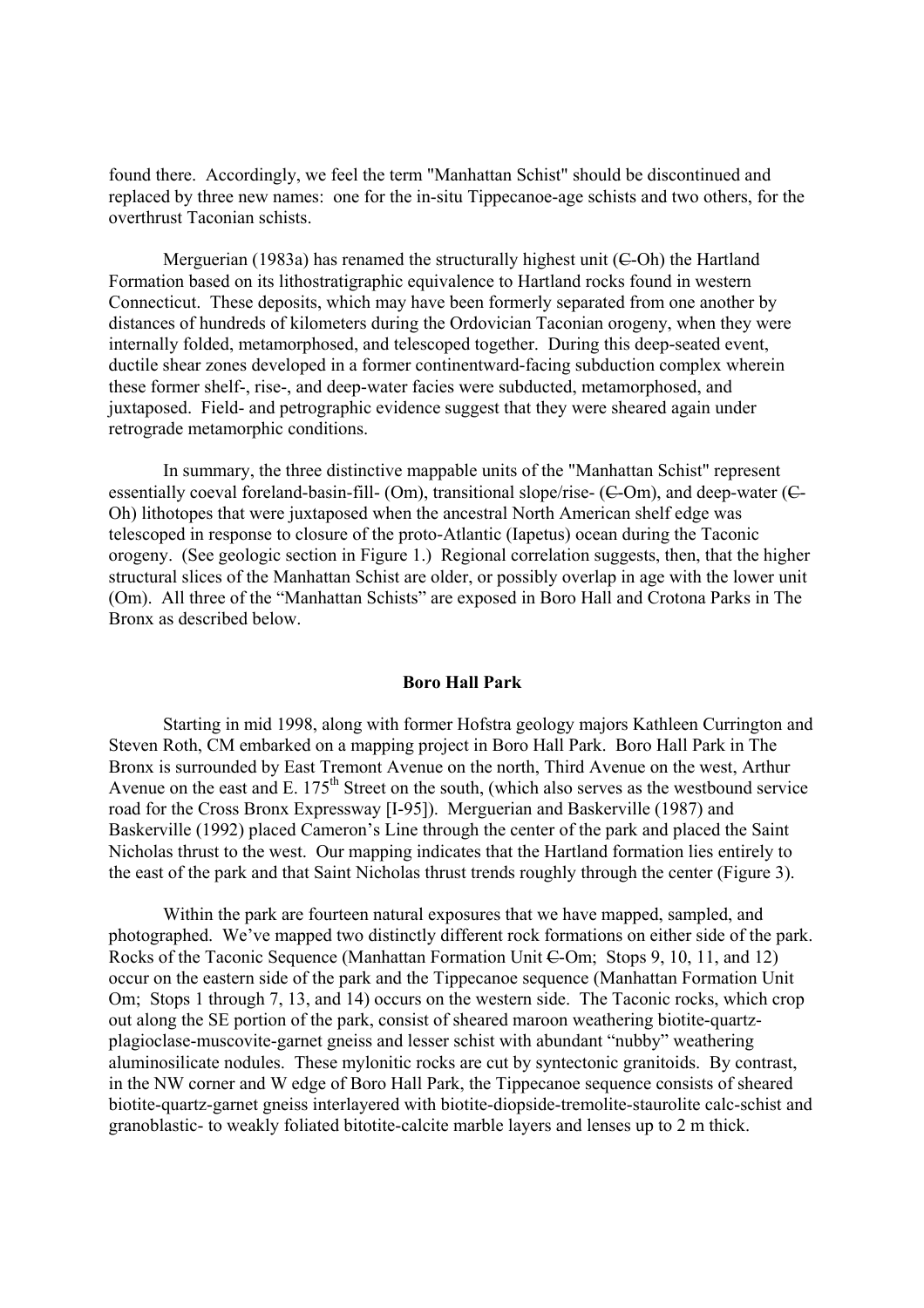Because of the profound ductility contrast between the pelitic- and calcareous units, boudinage and intraformational shearing is locally developed.

![](_page_5_Figure_1.jpeg)

**Figure 3** - Geologic map of Boro Hall Park showing the distribution of natural exposures (diagonal shading), field stops, and the trace of the St. Nicholas thrust (SNT). See text and refer to Figure 1 for descriptions of rock units Om and C-Om.

At Stops 8 and 13 we noticed intermixed  $\epsilon$ -Om and Om cut by a 15 cm thick lit-par-lit granitoid sill with mylonitic layering developed on a cm and smaller scale. Based on our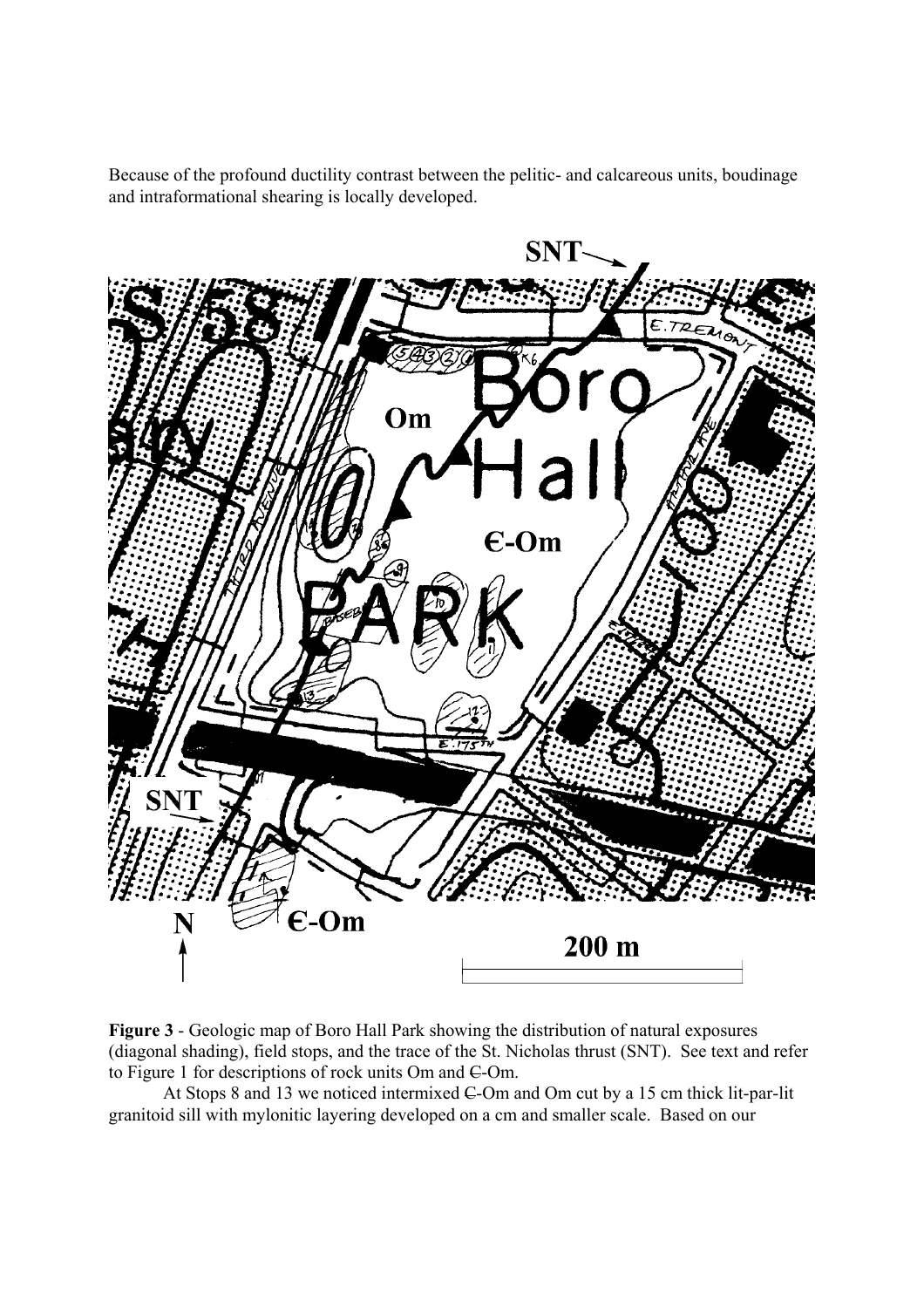mapping, we suggest that Stop 8 straddles the Saint Nicholas thrust zone. (See Figure 3.) At Stop 13, the SNT occurs again with the same tectonic mixing and mm-scale mylonitic layering. The subvertical SNT trends N30°E and is ranges in width from 6 m to 10 m. The thrust zone displays the effects of ductile shearing in the form of highly laminated mylonitic textures,  $F<sub>2</sub>$ shear folds, and low angle truncations of an earlier foliation  $(S_1)$ . Serpentinized diopsidic marble stringers are also found at this locality. The presence of intense fracturing in exposures along the western edge of the park (Stop 14) suggest that brittle faulting may have modified the unconformable contact between Tippecanoe Unit Om and Sauk carbonates of the Inwood Marble found by drilling and engineering records to underlie the lowland to the west of Third Avenue.

 Thus, based on mapping of contrasting lithologies and zones of tectonic intermixing we have identified the trace of the SNT through Boro Hall Park.

### **Crotona Park**

 Our findings from Crotona Park are based solely on one day of mapping in late 1998. On that day, we examined the exposures throughout the park and found a lithologic change between units C-Om and C-Oh. We base our distinction on the absence or presence of thick granofels (interpreted as former turbidites) and amphibolites (metabasalts), both distinctive subunits of the Hartland Formation  $(6-Oh)$ . These subunits occur near the center of Crotona Park and in areas to the east. As such, we tentatively place Cameron's Line near the center of Crotona Park and await warmer weather and the lack of manuscript deadlines to further refine our mapping.

## **Summary**

 Our joint investigations have allowed a reinterpretation of the positions of both the Saint Nicholas Thrust and Cameron's Line in The Bronx. Our interpretation differs from published maps and we intend to refine our mapping as this on-going project continues this year.

## **Acknowledgements**

 Our paper has benefited by the previous work of Hofstra graduates Kathleen Currington and Steven Roth who first studied the bedrock geology of Boro Hall Park during two Geology 151 (Special Problems) courses with Professor Merguerian. During our subsequent visits, we were assisted by Dr. John E. Sanders. CM has benefited greatly from the two decades of insightful comments and constructive criticism from Drs. Pamela Brock and Patrick Brock, whose insistence on late-stage ductile shearing have not fallen on deaf ears. We are indebted to the Hofstra University Geology Department for their support of these on-going projects. The support staff of Duke Geological Laboratory was instrumental in providing digital image processing for this paper.

## **References**